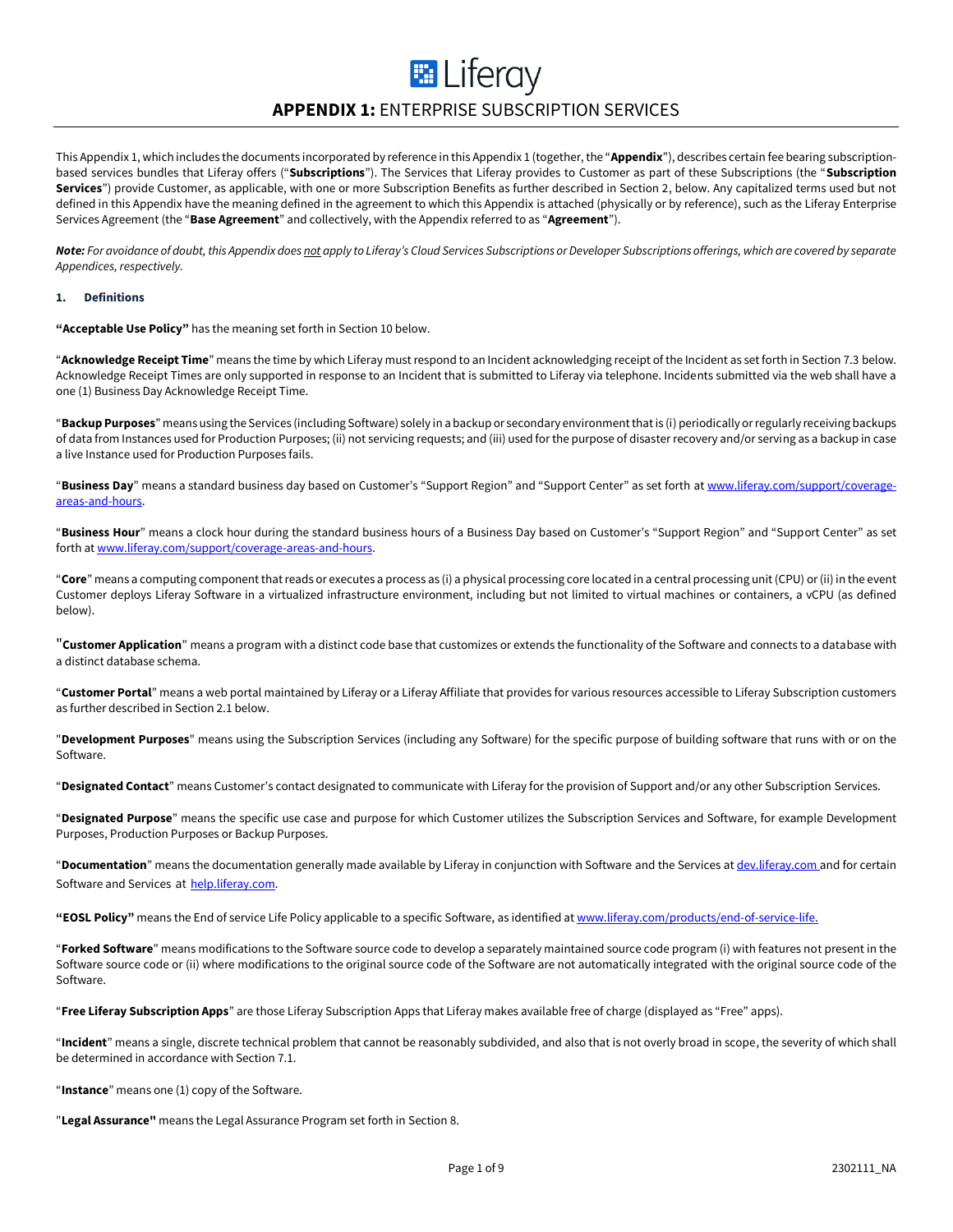

"**Liferay Subscription Apps**" means the applications in the Liferay Marketplace made available to subscribers in the "Liferay Subscription App" category.

"**Named Individual**" means an individual tracked person with identifiable contact information accessing a Page.

"**Non**-**Production Purposes**" means using the Services (including Software) solely in a non-production environment, generally for the purposes of dev-integration, testing, quality assurance, staging, and user acceptance testing but excluding Development Purposes.

"**Page**" means a webpage that is owned or operated by the Customer or by third party on Customer's behalf with a single identification address (URL) upon which Customer utilizes the Services.

"**Page View**" means a single request for a full Page document.

"**Plan**" means a certain allotment of Named Individuals and Page Views.

"**Production Purposes**" means using the Services (including any Software) in a production environment, generally to service live requests and to use live data and Software.

"**Services**" as defined in the Base Agreement shall, for the purposes of this Appendix, mean Subscription Services.

"**Sizing**" means the sizing of an Instance, which is determined by the number of Cores or vCPUs that will be accessible by each Instance.

"**Software**" or "**Liferay Software**" means the software and corresponding Documentation that Liferay makes available for download as part of Subscription Services. Software shall not include third-party software applications that are made available through the Liferay Marketplace located at [www.liferay.com/marketplace](http://www.liferay.com/marketplace) ("**Third-Party Marketplace Apps**"), Third-Party Software or generally available open source projects such as any Liferay branded community edition of the Software and/or other community projects.

"**Subscription Benefit(s)**" means one or more of the defined benefits described in Section 2 below.

"**Subscription Term**" has the meaning defined in Section 5 below.

"**Support (Service) Level**" means the level of Support (e.g., Gold or Platinum) for a specified scope of Support as described in Section 7 below and specified in an Order Form.

**"Terms of Service"** has the meaning set forth in Section 10 below.

"**Third-Party Software**" means any software program, computer code, programming libraries, application programming interfaces, or other materials, (i) the intellectual property rights of which are not owned by Liferay or its Affiliates and (ii) which is not licensed to Customer under the EULAs set forth in the Base Agreement or this Appendix, but is licensed subject to the applicable license terms and conditions set forth in a file accompanying the Software (and for certain Software also a[t www.liferay.com/third-party-software\)](http://www.liferay.com/third-party-software).

"**Unit**" means the unit that is used to measure Customer's use of the Subscription Services as set forth in Section 6 or as agreed by the parties in an Order Form.

"**Updates**" means any and all software fixes, updates, upgrades, enhancements, additions, corrections, modifications, new versions and releases, when and if they are made available.

"**Users**" means any person, including Customer's and/or its Affiliates employees, contractors, advisors, or employees or contractors of a third party, including any IT service providers, used by the Customer, registered to access and use the Services on behalf of the Customer.

"**Virtual CPU**" or "**vCPU**" means a virtual machine's or container's virtual processor to which a physical CPU is assigned, in whole or in part. For the avoidance of doubt, in the event of simultaneous multithreading in the same physical CPU, each Thread will be considered a vCPU.

**"Web Based Services"** means portals, websites, web pages, documents, discussion groups, blogs, applications and other interactive and cloud based services made accessible to the Customer by Liferay for Customer's use and consumption within the scope of certain Subscriptions, such as for example, but without limitation, Liferay's Customer Portal, Liferay's support application, or Liferay Analytics Cloud Services.

#### **2. Benefits of Subscription Services**

Each Subscription offering provides Customer with one or more of the following standardized benefits described in the subsections of this Section 2 (each, a "**Subscription Benefit**"). The specific Subscription Benefits included in a Subscription are as identified in Schedule 1.A.

#### **2.1 Access to the Customer Portal**

"**Customer Portal Access**" means the provision of access to Liferay's Customer Portal during the Subscription Term. Liferay's Customer Portal provides Customer access to an expanding knowledge base, support information, compatibility information, checklists, FAQs, patching tools, security updates, newsletters, as well as access to all available versions of Liferay Software throughout their respective life cycle as set forth in Section 8 below (and the applicable Third-Party Software) for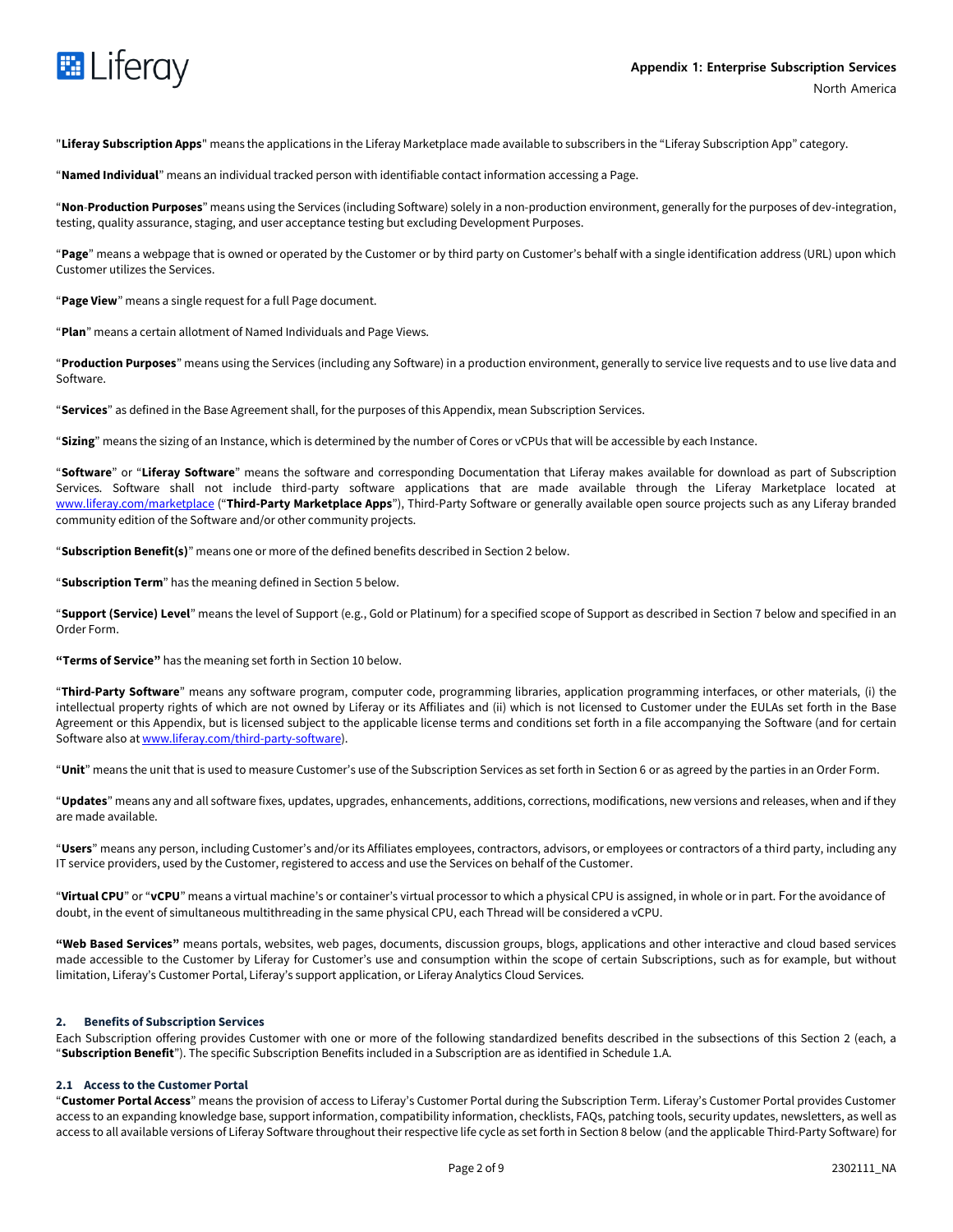

electronic download from Liferay's Customer Portal and, if applicable, access to certain other Web Based Services, ("**Customer Portal Access**"). The applicable Software made available through the Customer Portal for each Subscription is specified in Table 6 in Section 6 below. The Software is governed by one or multiple End User License Agreement(s) ("**EULAs**") identified in Schedule 1.A.

## **2.2 Maintenance**

"**Maintenance**" means the provision of Updates for Liferay Software, which Liferay makes available from time to time via electronic download from Liferay's website and Updates to Web Based Services ("**Maintenance**").

#### **2.3 Support**

"**Support**" means technical product support provided by Liferay to Customer for submitted Incidents as further described in Section 7, below. Support is provided through Liferay's web based issue tracker that allows Customer to submit Incidents to the Liferay support team for investigation of issues relating to the Software, Web Based Services, or Third-Party Software provided with the Software to the extent such Third-Party Software causes the Software to not substantially conform to the Documentation as further described in Section 7 below ("**Support**").

#### **2.4 Legal Assurance**

"**Legal Assurance**" means the set of intellectual property assurances Liferay provides to Customer as further described in Section 8, below.

#### **3. Subscription Fees, Units**

Liferay charges a Fee for the Subscription Services based on the total number of Units and certain other parameters such as the applicable Support Level. The Units and other applicable parameters for Subscription Services are described in this Appendix and identified in the applicable Order Form. While Customer has a Subscription entitling Customer to receive Subscription Services, Customer is required to purchase a quantity of Subscriptions equal to the total number of Units applicable to that Subscription (including variants or components of the Software or Subscription Services) that Customer deploys, installs, uses or executes. In addition, if Customer uses Subscription Services to support or maintain Liferay Software (or any part thereof) then Customer must purchase Subscriptions equal to the amount of Units applicable to that Liferay Software for which Customer uses Subscription Services. Within each unique Customer Application (i) Customer shall maintain all Subscriptions that include Support at the same Support Level for all Units (for clarity, Customer may not purchase Platinum Support Services Level for one Unit and Gold Support Services Level for any additional Units deployed within a Customer Application, independent of whether such Units are used for Production Purposes, Backup Purposes or for Non-Production Purposes); and, (ii) Customer is required to maintain at least one (1) Subscription for Production Purposes and one (1) Subscription for Non-Production Purposes. If Customer terminates Subscriptions or does not renew Subscriptions within thirty (30) days after the termination or expiration of a Subscription Term and as a genuine pre-estimate of Liferay's losses and costs associated with reinstatement, Liferay reserves the right to charge Customer reinstatement Fees on a per Unit basis (the "**Reinstatement Fee**"), if and when Customer wishes to reinstate the terminated or expired Subscriptions. The Reinstatement Fee per Unit shall be equal to one hundred twenty percent (120%) of the Fees for the reinstated Subscription Services, agreed between Customer and Liferay as of the date of reinstatement, and pro-rated based on the lapsed period between the expiration or termination of the Subscription Term and the date the Subscription Services are reinstated.

## **4. Use of Subscription Services**

## **4.1 Internal Use and Affiliates**

The Agreement (including pricing Liferay has agreed to in an Order Form) is premised on Liferay's understanding that Customer will use the Subscription Services and Software only for Customer's internal use (which includes use by or on behalf of Customer's Affiliates and Affiliates shall not be considered a third party for the purposes of this Section, provided that Customer remains responsible for the Affiliates' compliance with terms of the Agreement and any Order Form). The foregoing sentence is not intended to limit Customer's internal use of the Subscription Services (including any Software) to operate a web site and/or to offer Customer's own software as a service, provided such web site or service (i) does not include distribution of the Software or otherwise access to Subscription Services, in whole or in part and (ii) provides as the primary component of the web site or service a material value added application other than the Subscription Services. Distributing the Software or otherwise providing access to any portion of the Subscription Services to a third party or using any of the Subscription Services for the benefit of a third party (for example, using Subscription Services to provide hosting services, managed services, Internet service provider (ISP) services, or third party access to or use of the Subscription Services) is a material breach of the Agreement even though open source licenses applicable to certain software packages may give Customer the right to distribute those packages (and this Appendix is not intended to interfere with Customer's rights under those individual licenses).

#### **4.2 Use by Contractors**

The Subscription Services may be used under the terms of this Appendix by third parties acting on Customer's or its Affiliates' behalf, such as contractors, subcontractors or outsourcing vendors, provided that (i) Customer remains responsible for all of Customer's obligations under the Agreement and for the activities and omissions of the third parties, (ii) Customer controls the access to the Software, if and when the Software is deployed within a third party data center (which control of access does not require physical control and instead may be accomplished through the use of appropriate contractual provisions with the data center operator) and (iii) if applicable, Customer agrees to the terms stipulated in Section 11, below, before Customer migrates its Subscription Services off of Customer's premises or off of Instances within a third party data center that are under Customer's control into a Provider's Cloud (as defined in Section 11).

#### **4.3 Support Levels**

Customer agrees not to use Subscription Services with higher Support Service Levels (e.g. Platinum) to provide such higher Support Service Levels to Units with Subscriptions with lower Support Service Levels (e.g. Gold), unless Customer reports and pays for the higher Support Services Levels on such Units.

#### **4.4 Transfer of Subscriptions**

Customer may transfer Subscriptions designated as "Portable" in Schedule 1.A. from one Unit to another Unit with the same Subscription characteristics (such as from one on-premise Instance to another on-premise Instance) without the purchase of additional Subscriptions, provided that Customer does not increase the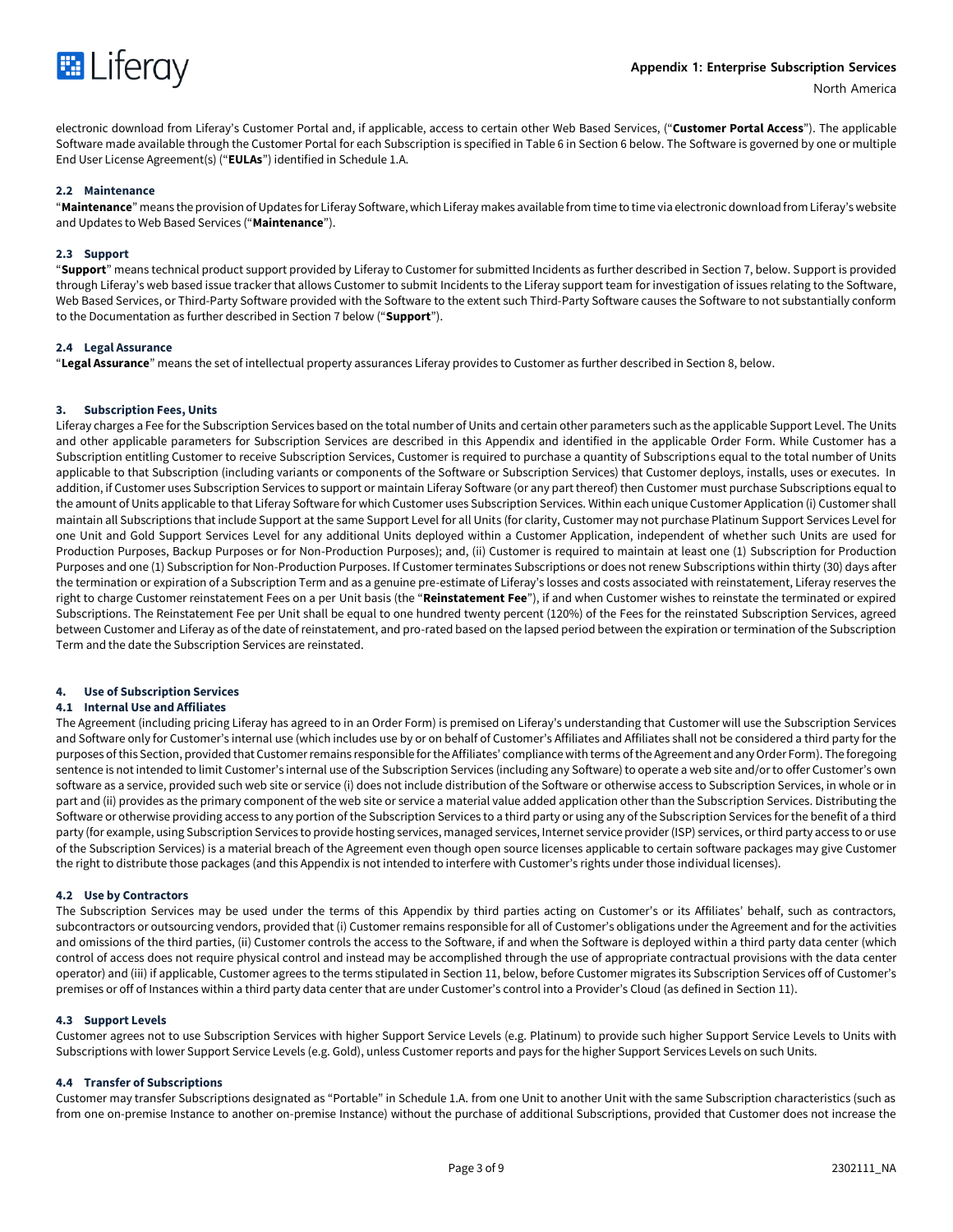

total quantity of Units and uses such Subscriptions for the same Designated Purpose, if applicable. (Please note: transfers of Subscription Services may require Customer to contact Liferay for underlying technical administration of the transfer to ensure continuity of Services.)

#### **4.5 Unauthorized Use of Subscription Services**

Any unauthorized use of the Subscription Services is a material breach of the Agreement such as, without limitation, (i) only purchasing or renewing Subscription Services based on some, but not all, of the total number of Units that Customer deploys, installs, uses or executes, (ii) providing access to Software or Software Maintenance to third parties, (iii) using Subscription Benefits to provide support to third parties, (iv) using Subscription Services in connection with any redistribution of Software, (v) using Subscription Services to support or maintain any non-Liferay Software, (vi) using Subscription Services or Software for the purpose of building a competitive product or service to the Liferay Software or Services or copying the Software's features or user interface, (vii) using the Subscription Services or Software to develop or enhance any (a) software that is not Software including but not limited to any open source version of Software (such as "Liferay Portal") or (b) derivative works of any software that is not Software; or (viii) developing Forked Software. If Customer uses any Subscription Services or Software for non-Liferay Software, Customer agrees that as a remedy in case of such breach, Customer will pay Liferay the Subscription Services Fees for each Unit for which Customer utilizes the Subscription Services or Software in connection with such software that is not Software as genuine pre-estimate of Liferay's losses and costs associated with such breach.

#### **4.6 Web Based Services**

As a precondition to the use of Web Based Services, Customer agrees to comply with the Liferay Acceptable Use Policy and the Terms of Services, available at www.liferay.com/legal as of the Order Form Effective Date of the Order Form governing Customer's use of the Web Based Services (the "**Acceptable Use Policy**" and the "**Terms of Service**", respectively).

#### **5. Subscription Term**

Unless otherwise agreed by the parties in writing, Subscription Services (i) will begin on the date Liferay accepts Customer's order for the applicable Subscriptions (please note that the foregoing does not limit Customer's obligation to pay for Subscription Services that Customer previously used but for which Customer has not paid), (ii) cannot be terminated for convenience by either party and (iii) may be renewed by the parties upon mutual agreement. The initial term and any renewal term are collectively referred to as the "**Subscription Term**".

#### **6. EULAs**

## **6.1 Access to Software**

Certain Subscriptions provide Customer with access to download and use of specific builds of Liferay Software as identified in Schedule 1.A. Customer's use of such Software are subject to the applicable EULA as identified in Schedule 1.A, respectively. Each such EULA is an agreement separate from the Agreement.

#### **6.2 Open Source Licensed Copies**

To the extent Customer has been using a copy of Liferay Software originally obtained under the terms of an open source license ("OSS Copy"), and wishes to continue using such OSS Copy (where such continued use is feasible under a Subscription), the following applies: (i) the components of the OSS Copy licensed by Liferay under an open source license shall, as of the Subscription Term start date be deemed to be licensed under the applicable EULA for the corresponding Liferay Software; and, (ii) notwithstanding anything to the contrary set forth in Section 1, the term "Software" as used in this Appendix shall, for purposes of the applicable Liferay Software, include such OSS Copy.

## **7. Support**

## **7.1 Severity Levels**

The Severity level for a particular Incident is determined through a mutual discussion between Customer and Liferay and based on the business impact of the issue.

Severity 1 ("High") Incidents: A Severity 1 Incident means (i) the production system is severely impacted or completely shut down, or (ii) system operations or mission-critical applications are inoperable, or (iii) mission-critical applications that have experienced repeated material system interruptions that are effectively making the applications inoperable.

Severity 2 ("Normal") Incidents: A Severity 2 Incident means (i) the system is functioning with limited capabilities, or (ii) is unstable with periodic interruptions, or (iii) mission critical applications, while not inoperable, have experienced material system interruptions.

Severity 3 ("Low") Incidents: A Severity 3 Incident means the system is fully functional, but there are observed errors that do not impact the usability of the system.

Liferay will work on Incidents designated as Severity 1 twenty-four (24) hours a day, seven (7) days a week, ("**24x7**"), provided that if resolution of a Customer's issue requires input from members of Customer's support team and they are not available to work during those hours, Liferay reserves the right to lower the severity level to match the actual business impact, if applicable, until Customer's support team is available to support the incident on a 24x7 basis.

#### **7.2 Designated Contacts**

Liferay will provide Support to Customer only through communication with the Designated Contacts. Customer may designate up to the number of Designated Contacts described in the table below based on the number of Subscriptions for Production Purposes Customer has purchased. Customer may add Designated Contacts by purchasing additional "Designated Contact Add-on" Subscriptions (as listed in Section 6). Customer shall use commercially reasonable efforts to maintain consistent Designated Contacts during the relevant Subscription Term, provided that Customer may change its Designated Contacts from time to time as a result of changes in employment responsibilities, transfers, leaves of absence, resignation or termination of employment of such individual. Customer may not use a single Designated Contact to act as a mere forwarding service for other of Customer's personnel.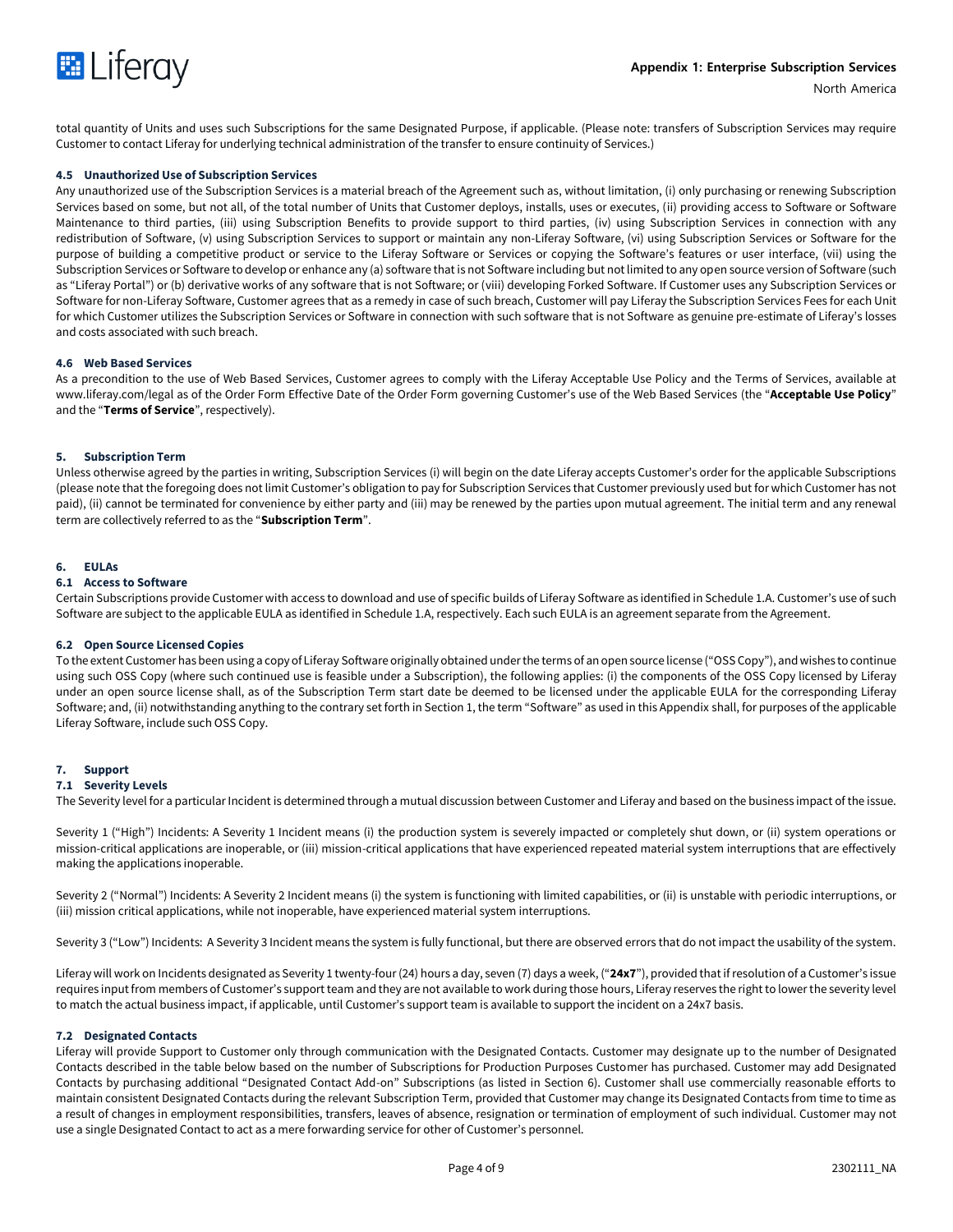



#### **Table 7.2**

| <b>Number of Subscriptions</b><br>for Production Purposes | <b>Designated Contacts for</b><br><b>Gold Support Level</b> | <b>Designated Contacts for</b><br><b>Platinum Support Level</b> |
|-----------------------------------------------------------|-------------------------------------------------------------|-----------------------------------------------------------------|
| 1 to 4                                                    |                                                             |                                                                 |
| 5 to 8                                                    |                                                             |                                                                 |
| 9 to 12                                                   |                                                             |                                                                 |
| 13 to 16                                                  |                                                             |                                                                 |
| 17 to 20                                                  |                                                             | 15                                                              |
| 21 and over                                               |                                                             | 18                                                              |

#### **7.3 Acknowledge Receipt Times**

Customer may report Incidents to Liferay in accordance with the contact information listed within Liferay's Customer Portal, currently at [https://www.liferay.com/group/customer/support/contact/world-wide-support.](https://www.liferay.com/group/customer/support/contact/world-wide-support) After Customer has contacted Liferay about an Incident, Liferay will provide an acknowledgement of receipt within the applicable Acknowledge Receipt Time. Bug fixes will be delivered to Customer's Designated Contacts. As used in this Section, a receipt acknowledgment means a qualified Liferay engineer has been assigned to the Incident and has begun to work to resolve the Incident.

#### **Table 7.3(A) – Platinum Level**

| <b>Severity Level</b> | <b>Acknowledge Receipt Time</b> |
|-----------------------|---------------------------------|
|                       | 1 clock hour                    |
|                       | 2 Business Hours                |
|                       | 1 Business Day                  |

#### **Table 7.3(B) – Gold Level**

| <b>Severity Level</b> | <b>Acknowledge Receipt Time</b> |
|-----------------------|---------------------------------|
|                       | 4 Business Hours                |
|                       | 1 Business Day                  |
|                       | 2 Business Days                 |

#### **7.4 Support Exclusions**

Liferay is not obligated to provide Support in the following situations:

- i. Software has been modified, changed, damaged by Customer in any way, except as provided in the applicable Documentation or otherwise as directed by or under agreement with Liferay, with or without malicious intent;
- ii. the Incident is caused by Customer's negligence, malicious intent, hardware malfunction, or other causes beyond the reasonable control of Liferay;
- iii. the Incident is caused by Third-Party Software, unless the Third-Party Software causes the Software to not substantially conform to the Documentation;
- iv. Customer has been previously provided a fix for an Incident reported to Liferay and where Customer has not installed such fix within forty-five (45) days after its being given to Customer;
- v. the deployment environment is not approved or supported by Liferay, as identified at [www.liferay.com/services/support/compatibility-matrix;](http://www.liferay.com/services/support/compatibility-matrix) and/or
- vi. Liferay has discontinued Services for the version of the Software in accordance with the EOSL Policy.

Notwithstanding the above, Liferay may nevertheless, but is not obligated to, provide Support to Customer in the above cases (i)-(vi).

## **7.5 Conditions for Providing Support**

Prior to logging an Incident with Liferay, Customer will use commercially reasonable efforts to diagnose the nature of the Incident to ensure that it is resident in the Software and not a third-party application or component. During the collaborative initial phase of reporting an Incident, Customer will reciprocate a reasonable level of time and resources in accordance with the severity of Incident. Customer acknowledges that Liferay's ability to perform certain aspects of Support may be conditioned upon access to and completeness of certain of Customer's information as reasonably requested by Liferay. Such information may include, but is not limited to, the type of hardware Customer is using, a description of the Incident for which Customer seeks Support, and any other additional software Customer is using.

## **8. Legal Assurance Program**

This Section 8 describes the Legal Assurance Program ("Program"), which is a set of intellectual property assurances that Liferay offers to Customer as a Subscription Benefit for Assured Software(Subscriptions including Legal Assurance are referred to as "**Eligible Subscriptions**"). The effective date of this Program ("**Program Effective Date**") is the start date of an Eligible Subscription as set forth in an Order Form.

#### **8.1 Assured Software**

This Program covers the Software including any Updates to the extent the relevant Units are covered by an active Eligible Subscription at the time of the Claim (as defined in Section 8.2) or threatened Claim (such Software referred to as "**Assured Software**").

#### **8.2 Intellectual Property Assurances**

#### **8.2.1. Obligations**

If an unaffiliated third party initiates a legal action against Customer (such action, a "Legal Action") and the Legal Action includes an allegation that Customer's use of Assured Software directly infringes the third party's copyrights, patents or trademarks, or misappropriates the third party's trade secret rights (such allegation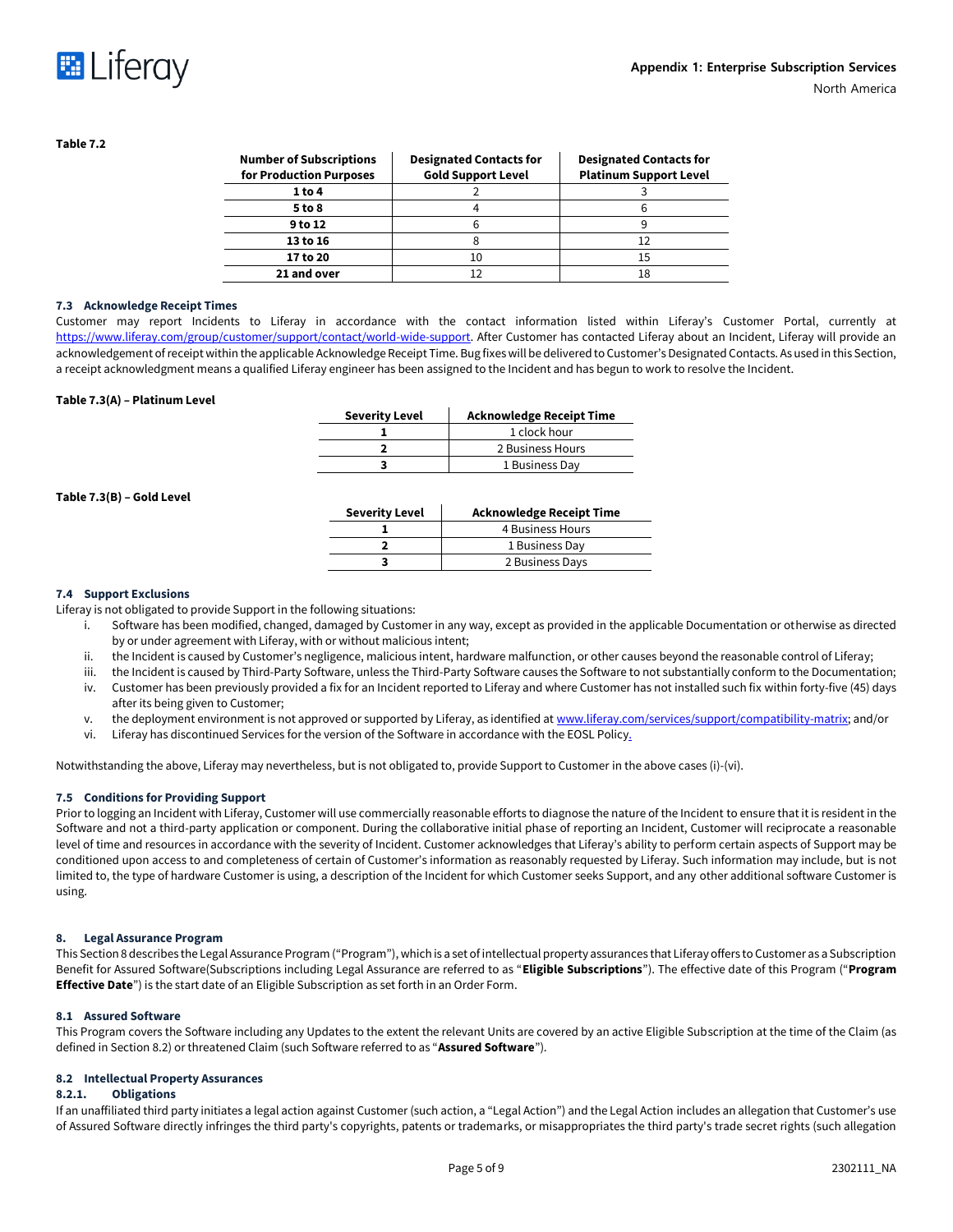

within a Legal Action, a "Claim") and Customer has complied with and remains in compliance with the terms of this Program, then, subject to the other terms in this Program, Liferay will (i) defend Customer against the Claim and (ii) pay costs, damages and legal fees that are included in a final judgment against Customer (without right of appeal) or in a settlement approved by Liferay, that are attributable to Customer's use of the Assured Software with respect to such alleged or actual infringement.

## **8.2.2. Remedies**

If an injunction against Customer's use of the Assured Software is obtained pursuant to a Claim, Customer's use of Assured Software is found by a court to infringe a third party's copyrights, patents or trademarks, or misappropriates the third party's trade secret rights or if Liferay believes that such a finding, injunction or a Claim is likely, then Liferay will, at its expense and option: (i) obtain the rights necessary for Customer to continue to use the Assured Software consistent with the Agreement; and/or (ii) modify the Assured Software so that it is non-infringing; and/or (iii) replace the infringing portion of the Assured Software with non-infringing code of similar functionality (subsections (i), (ii) and (iii) are the "IP Remedies"); provided that if none of the IP Remedies are available on a basis that Liferay finds commercially reasonable, then Liferay may terminate the Agreement and/or the applicable Order Form without further obligations to Customer under this Section 8.2.2 or any other liability for such termination, and, if Customer then returns the Assured Software that is the subject of the Claim, Liferay will refund any prepaid Fees for the Eligible Subscription(s) related to Assured Software based on the time remaining under the applicable Eligible Subscription as of the effective date of such termination. If Customer chooses not to return the Software, Customer shall bear the sole risk of any costs, damages and/or attorney's fees arising from Customer's continued use of the Assured Software following Customer's receipt of Liferay's termination notice, and shall indemnify and hold Liferay harmless from such costs, damages and/or attorney's fees.

#### **8.2.3. Conditions**

As conditions precedent to Liferay's obligations to Customer under this Section 8.2, Customer must comply with the following conditions: Customer must (i) be current in the payment of all applicable Fees prior to a Claim or threatened Claim; and remain current in such payments throughout the term of the Program, (ii) notify Liferay promptly, but in no event later than ten (10) days of receipt of any Claim; (iii) provide Liferay with the right to control and conduct the defense of the Legal Action (to the extent the Legal Action is related to the Claim) with counsel of its choice and to settle such Claim at Liferay's sole discretion; (iv) not assert or have asserted or have encouraged or assist any third party to assert, against Liferay or any of its Affiliates, customers or Business Partners, any claim that Liferay or a Liferay product infringes copyrights, patents or trademarks, or misappropriates trade secret rights and (v) cooperate with Liferay in the defense of the Claim.

#### **8.2.4. Exclusions**

Notwithstanding the foregoing, Liferay will have no obligations under Section 8.2 with regard to any Claim to the extent that it is based upon either (i) a modification of Assured Software not made by, or at the written direction of, Liferay; (ii) Liferay's compliance with any designs, specifications or instructions provided by Customer; (iii) use of the Assured Software in combination with a product, process, step, structure, data or business methods not provided by Liferay, if the infringement or misappropriation would not have occurred without the combined use; (iv) facts or circumstances constituting a breach of the Agreement; (v) use of the Covered Software without an IP Remedy for such Claim after Liferay has informed Customer of the availability of the IP Remedy for the Claim ; (vi) any use of the Assured Software by Customer other than for Customer's internal use (Customer's own internal use does not include, for example, providing third party use or access to ABIs, APIs or binaries of the Assured Software, or similar uses or making, offering to sell, selling, distributing and/or importing products that include Assured Software); (vii) use by Customer after notice by Liferay to discontinue use of all or a portion of the Assured Software to avoid infringement or misappropriation; (viii) a claim or lawsuit by Customer against a third party (or results from or arises out of such claim or lawsuit); or (ix) allegations associated with software, technology, products or other subject matter other than Assured Software (including, but not limited to allegations associated with the Legal Action other than the Claim, including any allegations that remain after the Claim is resolved), and Customer assumes full responsibility for fees, costs and damages associated with defending, settling and/or paying any resulting judgment or settlement in connection with software, technology or products that are not Assured Software.

#### **8.3 Term**

The term of this Program will begin on the Program Effective Date and will terminate upon the expiration or termination of Customer's last active Eligible Subscription, provided that if Liferay updates or amends the Program, (i) this Program will apply only until the end of the then current Subscription Term for any active Eligible Subscriptions and (ii) Customer will have the opportunity, in Customer's sole discretion, to participate in the updated or amended Program for any additional Eligible Subscriptions or renewal terms of existing Eligible Subscriptions. If this Program expires or is terminated for any reason, Sections 8.1 and 8.3 through8.5 will survive termination.

## **8.4 Liability**

**8.4.1.** Liferay will not be obligated to pay any amounts in connection with a Claim related to any period of time during which Customer does not have active and fully-paid Eligible Subscriptions related to the Assured Software. Liferay will have no obligation to Customer under this Program if, as of the Program Effective Date, Customer had received notice of allegations of infringement or are had engaged in litigation concerning the subject matter of what would otherwise be a Claim under this Program or with respect to a product substantially similar to the Assured Software. If the Legal Action includes a claim that both Assured Software and non-Assured Software infringe, then Customer will be responsible for a proportional share of common fees and costs in defending such claim based on the relative proportion of Assured Software and non-Assured Software.

**8.4.2.** IT IS LIFERAY'S INTENT TO PROVIDE CUSTOMER A SET OF PROTECTIONS UNDER THIS PROGRAM RELATED TO CLAIMS (AS DEFINED IN SECTION 8.2 ABOVE). IT IS NOT LIFERAY'S INTENT TO EXPAND LIFERAY'S TOTAL LIABILITY TO CUSTOMER IN EXCESS OF THE LIABILITY LIMITATIONS, EXCLUSIONS AND EXCEPTIONS SET FORTH UNDER THE BASE AGREEMENT.

**8.4.3.** No express or implied warranties by Liferay or its Affiliates are created as a result of this Program. To the maximum extent permitted by law this Program sets forth Customer's exclusive remedies and Liferay's sole obligations for claims arising from or related to copyrights, patents, trademarks, trade secrets or any other intellectual property rights and supersedes any other Liferay obligation related to the subject matter of this Program (including, but not limited to, indemnification, breach of warranty, and/or breach of contract under the Agreement or otherwise and any implied warranty of non-infringement, which is hereby disclaimed). For the avoidance of doubt, the terms of Section 8.2 above shall apply in the place of, and Customer expressly waives any rights, and releases Liferay from any obligations, under the terms of any other warranties or terms relating to intellectual property rights or remedies, including without limitation Legal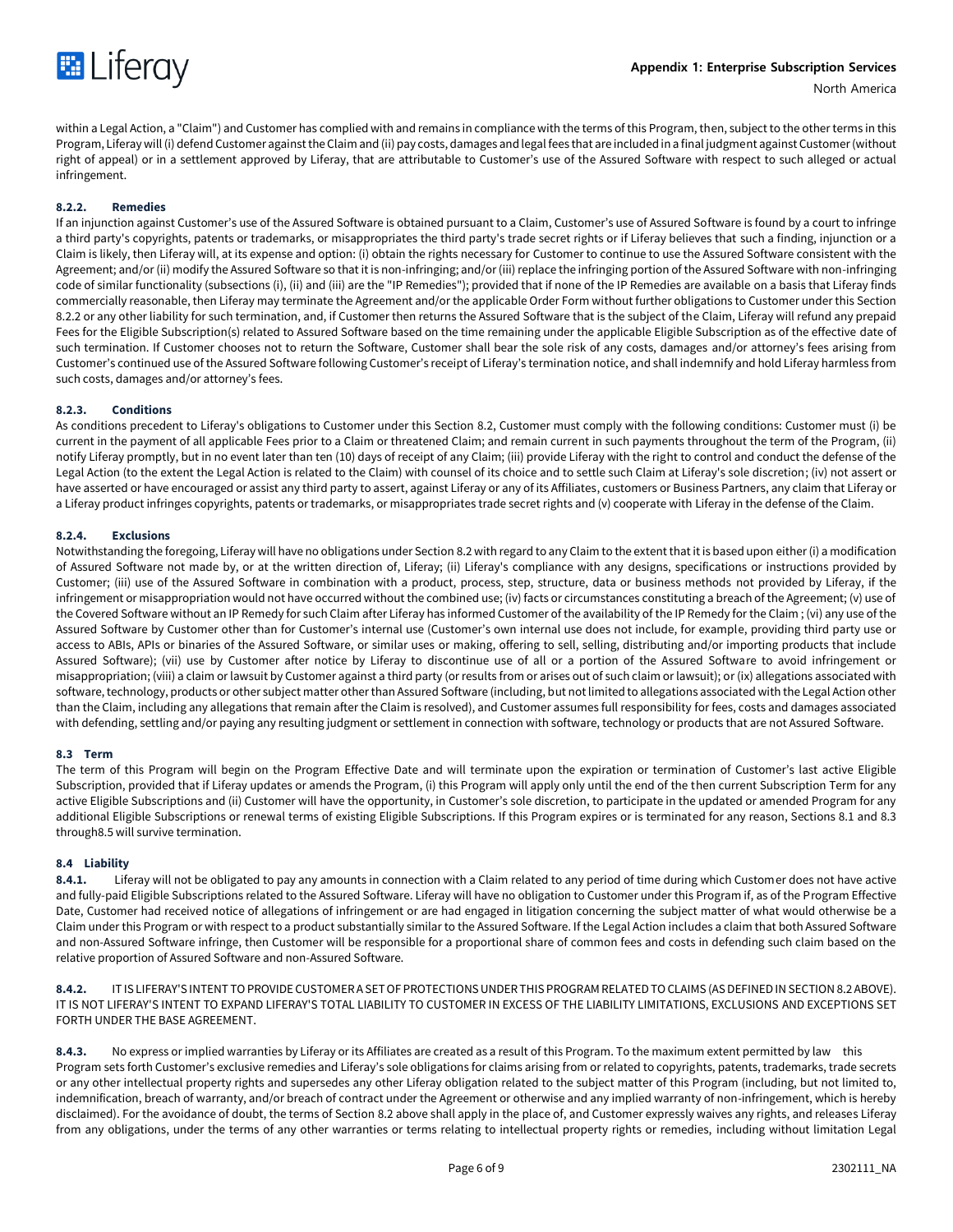

Assurance terms or conditions that may be included in the Agreement. If there are any other applicable indemnity coverage or remedies available to Customer related to intellectual property infringement, Customer agrees that the total of all benefits payable under all such provisions will not exceed the total damages, costs, and expenses incurred by Customer, and that Liferay will pay only its proportional share of such total damages, costs, and expenses, subject to the limitations of liability set forth in the Agreement (including this Program).

#### **8.4.4. Allocation of Risk**

THIS SECTION 8.4 AND THE OTHER TERMS AND CONDITIONS OF THIS PROGRAM ALLOCATE THE RISKS BETWEEN THE PARTIES WITH RESPECT TO THE SUBJECT MATTER OF THIS PROGRAM. THIS ALLOCATION IS AN INTRINSIC PART AND THE BASIS OF THE BARGAIN BETWEEN THE PARTIES. WITHOUT SUCH ALLOCATION LIFERAY WOULD NOT HAVE ENTERED INTO THIS PROGRAM AND THE AGREEMENT. LIFERAY'S PRICES FOR SUBSCRIPTION SERVICES REFLECT THIS ALLOCATION OF RISKS AND THE DISCLAIMER OF WARRANTIES, EXCLUSIONS AND LIMITATION OF LIABILITY SPECIFIED HEREIN. THE LIMITATIONS, EXCLUSIONS AND DISCLAIMERS CONTAINED IN THIS PROGRAM APPLY, EVEN IF ANY REMEDY (INCLUDING ANY LIMITED OR EXCLUSIVE REMEDY) PROVIDED FOR IN THIS PROGRAM FAILS IN ITS ESSENTIAL PURPOSE.

#### **8.5 Miscellaneous**

- i. This Program is binding on the parties to the Order Form, and nothing in this Program confers upon any other person or entity any right, benefit or remedy of any nature whatsoever.
- ii. By express agreement of the parties and as an intrinsic part of the bargain between the parties if any provision of this Program is held invalid or unenforceable for any reason, this Program will be deemed invalid in its entirety.

#### **9. End of Service Life Policy**

During the Services life cycle of a specific version of Software, the scope of Maintenance and Support evolves and, after a number of years, phases out for older versions of Software. The details of the Services life cycle are set forth in the EOSL Policy. For certain Software, Liferay offers Extended Premium Support as described in Schedule 1.A to extend the Premium Support Phase for a specific version of Software.

#### **10. Web Based Delivery**

Liferay will make available the Software (including any Updates) to Customer for electronic download from Liferay's website. Software (including any Updates) shall be considered delivered by Liferay to Customer when made available for download.

#### **11. Deploying Liferay Software in a Provider's Cloud**

Customer may transfer to and use the Software made available for download as part of the Liferay Subscriptions designated as "Portable" in Schedule 1.A in a third party's ("**Provider**") hosted computing infrastructure of shared resources that provides Virtual CPUs to Customer on-demand ("**Cloud**"). All terms and conditions set forth in the Agreement or in the applicable EULA concerning the Subscription Services and the relevant Software apply to the use of such Services and Software in the Provider's Cloud, except that certain software components or functionality of the Software contained in the Subscriptions may not be available or supported when used in the Provider's Cloud. Customer agrees that the total number of Units of the Liferay Subscriptions that Customer is entitled to deploy, install, use, or execute in accordance with the Order Form or purchase order is not increased due to this permission to transfer and use the Liferay Software in the Provider's Cloud.

Liferay is not a party to Customer's agreement with the Provider and is not responsible for providing access to or support for a Provider's Cloud or any other obligations of Provider under such separate agreement. Fees for Subscription Services do not include any Provider Cloud services.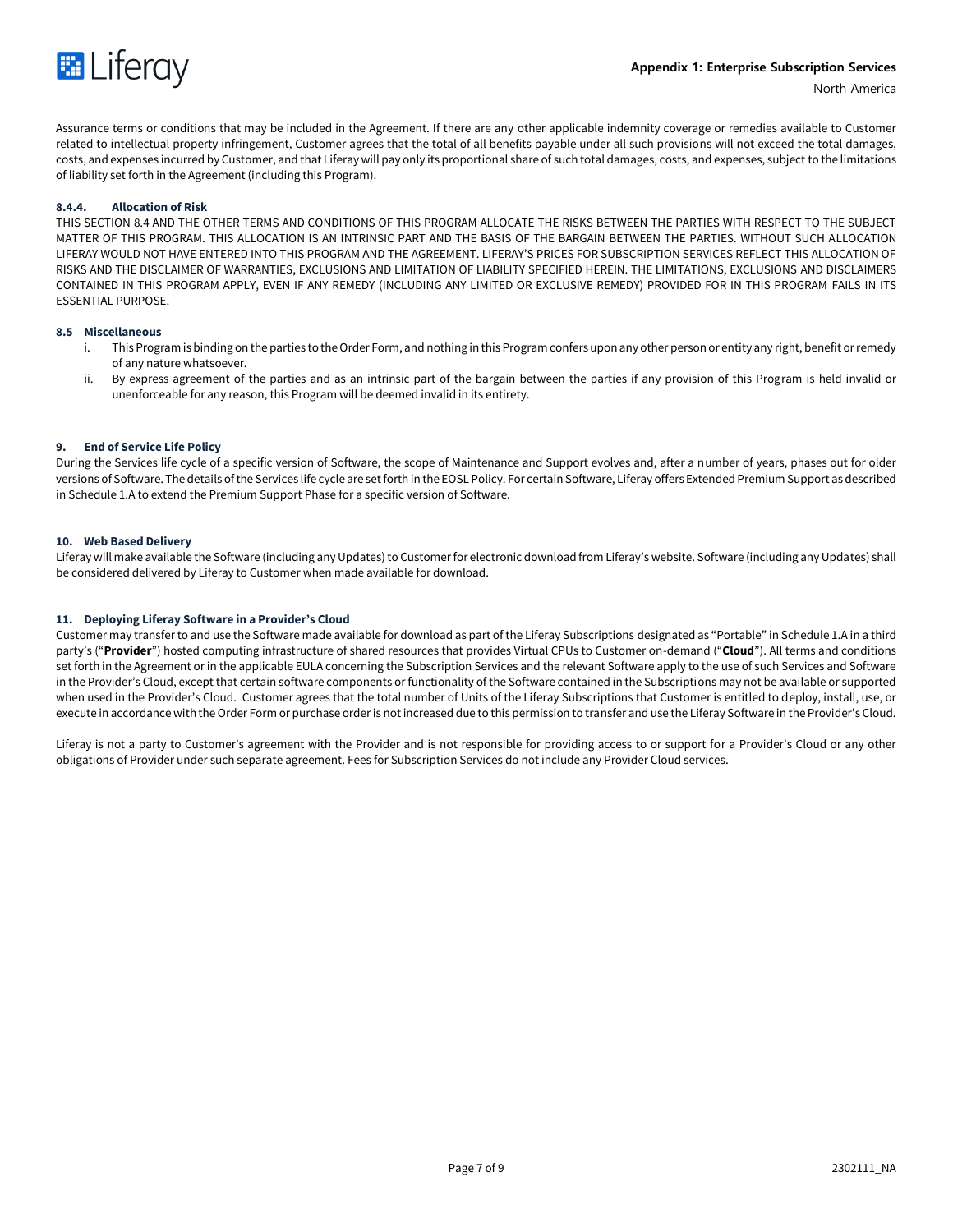# **E** Liferay **SCHEDULE 1.A**

| <b>Name</b>                                              | <b>Unit</b> | <b>Licensed Software</b>                                                                   | <b>Customer</b><br><b>Portal Access</b> | Maintenance | <b>Support</b> | Legal<br><b>Assurance</b> | <b>Portable</b> |
|----------------------------------------------------------|-------------|--------------------------------------------------------------------------------------------|-----------------------------------------|-------------|----------------|---------------------------|-----------------|
|                                                          |             |                                                                                            | <b>Enterprise Subscriptions</b>         |             |                |                           |                 |
| <b>Liferay DXP</b><br><b>Subscriptions</b>               | Instance    | Liferay DXP;<br>Free Liferay Subscription Apps;<br>and<br>Workstation/Client-side software | Yes                                     | Yes         | Yes            | <b>Yes</b>                | Yes             |
| <b>Liferay Commerce</b><br><b>Subscriptions</b>          | Instance    | Liferay Commerce                                                                           | Yes                                     | Yes         | Yes            | <b>Yes</b>                | Yes             |
| <b>Liferay Analytics Cloud</b><br><b>Subscriptions</b>   | Plan        | N/A                                                                                        | Yes                                     | $\star$     | Yes            | N/A                       | N/A             |
| <b>Liferay Enterprise Search</b><br><b>Subscriptions</b> | Instance    | Liferay Enterprise Search                                                                  | Yes                                     | Yes         | Yes            | N <sub>0</sub>            | Yes             |
| Liferay Paid Apps** Add-<br>On Subscription***           | Instance    | Liferay Paid App, as applicable                                                            | Yes                                     | Yes         | Yes            | Yes                       | Yes             |
| <b>Commerce Software Add-</b><br>On Subscription***      | Instance    | Applicable add-on software                                                                 | N/A                                     | Yes         | Yes            | <b>Yes</b>                | Yes             |

| Supplemental Subscriptions <sup>†</sup>        |                             |                                                                                                                                                                                                                                                                                                                                                                                                                                                                                                                     |
|------------------------------------------------|-----------------------------|---------------------------------------------------------------------------------------------------------------------------------------------------------------------------------------------------------------------------------------------------------------------------------------------------------------------------------------------------------------------------------------------------------------------------------------------------------------------------------------------------------------------|
| Name                                           | Unit                        | <b>Description</b>                                                                                                                                                                                                                                                                                                                                                                                                                                                                                                  |
| <b>Additional Named</b><br><b>Individuals</b>  | Named<br><b>Individuals</b> | Adds additional Named Individuals to a Liferay Analytics Cloud Subscription Plan.                                                                                                                                                                                                                                                                                                                                                                                                                                   |
| <b>Additional Page Views</b>                   | Page Views                  | Adds additional Page Views to a Liferay Analytics Cloud Subscription Plan.                                                                                                                                                                                                                                                                                                                                                                                                                                          |
| <b>Additional Designated</b><br><b>Contact</b> | Designated<br>Contact       | Adds additional Designated Contact to Customer's account.                                                                                                                                                                                                                                                                                                                                                                                                                                                           |
| <b>Extended Premium</b><br>Support (EPS)       | Customer<br>Application     | Applies the benefits associated with the Premium Support Phase for Maintenance and Support during the Limited<br>Support Phase and beyond, as defined in the EOSL Policy, for the applicable Subscription offering and for the<br>Subscription Term specified in an Order Form.<br>$\mathbf{r}$ , and the set of the set of the set of the set of the set of the set of the set of the set of the set of the set of the set of the set of the set of the set of the set of the set of the set of the set of the set |

EPS, if purchased, must be purchased for all Subscription Units applicable to a Customer Application.

\* Liferay intends to periodically update, upgrade, backup, improve and/or discontinue certain functionality associated with LAC and Customer's user experience. As a result, LAC may be substantially modified. Liferay reserves the right at any time to change and/or discontinue any or all of LAC (including the underlying platforms and application programming interfaces ("APIs") and/or application binary interfaces ("ABIs") which may inhibit Customer's ability to use existing applications. Liferay will use reasonable efforts to provide advance notice of material changes to LAC on the applicable LAC Services website.

\*\* Liferay Paid Apps are available through the Liferay Marketplace (https://web.liferay.com/marketplace).

\*\*\* The applicable Support Services Level for Add-On Subscriptions is the same as the underlying Subscription.

† Subscriptions designated as "Supplemental" require the purchase of an applicable underlying Subscription.

Where Sizing is applicable to a Subscription and specified in an Order Form, the number of Cores or vCPUs accessible by each Instance is as described in the following table:

| <b>Sizing</b> | Number of Cores or vCPUs that will be accessible by each Instance |
|---------------|-------------------------------------------------------------------|
|               | Up to eight (8)                                                   |
|               | Up to twelve (12)                                                 |
|               | Up to sixteen (16)                                                |
|               | Seventeen (17) or more                                            |

Where applicable, the Pricing for each Plan is defined by the maximum number of Named Individuals and maximum number of Page Views as set forth in the Table below:

| Plan              | <b>Max. Number of Named Individuals</b> | Max. Number of Page Views |
|-------------------|-----------------------------------------|---------------------------|
| <b>Business</b>   | 10.000                                  | 5.000.000                 |
| <b>Enterprise</b> | 100,000                                 | 60,000,000                |

Customer may incrementally expand the allotment of a Plan by purchasing applicable Supplemental Subscriptions.